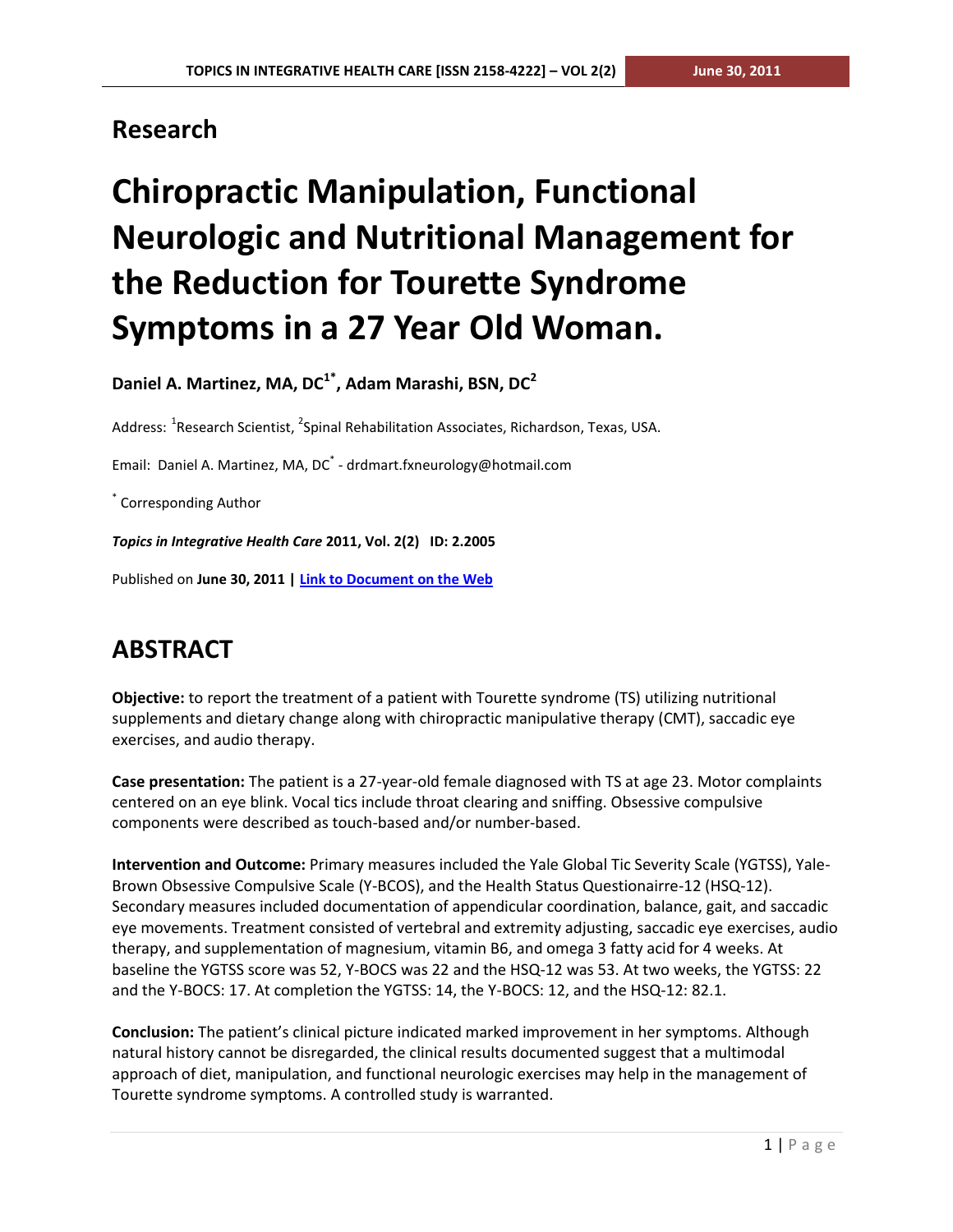### **INTRODUCTION**

Tourette Syndrome (TS) is characterized by involuntary motor and phonic tics often accompanied by other psychiatric problems such as obsessive-compulsive disorder (OCD), attention deficit/hyperactivity disorder (ADHD), and anxiety and/or depression.<sup>1</sup> Disturbances in the maturation of the frontostriatal systems **(Figure 1)** in individuals with TS likely contribute to impairment in self-regulatory control processes that, in turn, contribute to the difficulty in suppressing tics. Neuroimaging studies have detected abnormal cortical volumes and differences in cross-sectional areas of the striatum and corpus callosum.<sup>2-7</sup> Studies of altered basal ganglia symmetries in subjects with TS suggest that anatomical and functional hemispheric asymmetries may be disrupted in persons with TS. <sup>8;9</sup> Persistence of symptoms into adulthood may reflect a failure of the frontostriatal circuitry to operate properly because of physiological limitations, attributable to either a failure of prefrontal plasticity or to disturbances in striatal functioning in individuals with TS.<sup>10</sup>



#### **Figure 1**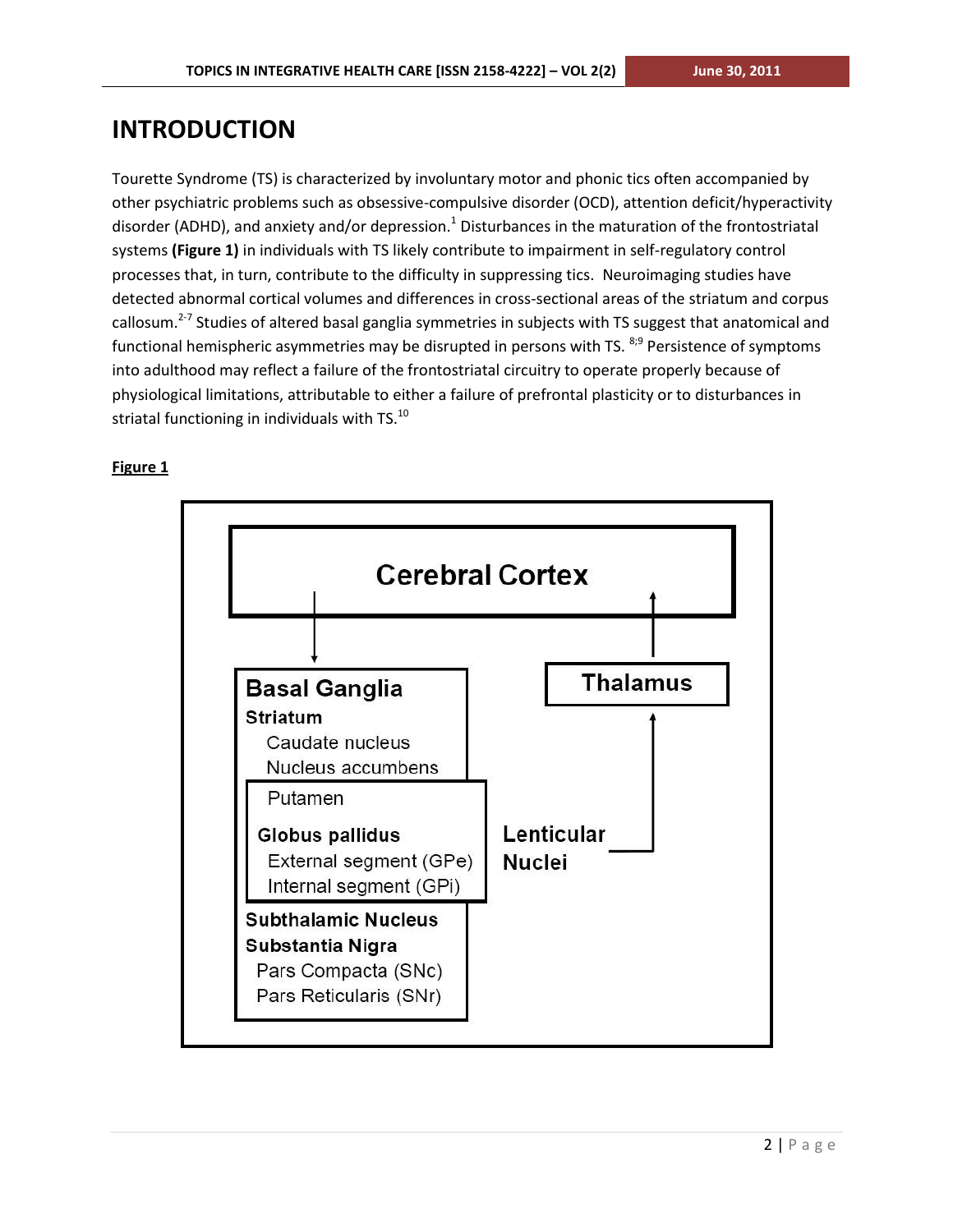Conventional management of TS symptoms seeks to address the functional and neuro-physiological deficit within the frontostriatal circuitry. Pharmacotherapy has been the traditional method of care; however, many discontinue treatment due to unwanted side effects such as weight gain, lethargy, anxiety, and in some cases, dysphoria and dyskinesia.<sup>11</sup> Deep brain stimulation<sup>12</sup> has been advocated as an alternative for cases with severe uncontrolled tics; and transcranial magnetic  $^{13}$  stimulation is a noninvasive alternative of inducing low frequency magnetic currents into premotor, prefrontal and motor cortices to inhibit activity in these areas. Non-pharmacological behavioral therapies such as habit reversal training teach participants to increase their awareness of premonitory urge and perform competing responses. This is thought to increase input from the prefrontal cortex which uncouples the discriminating stimulus (urge) from the performance of tics. $14$ 

In recent years, diet, nutrition, and use of complementary and alternative medicine (CAM), including chiropractic manipulative therapy (CMT), have increased for management of tics.<sup>15;16</sup> Dietary and nutritional studies have looked at the effect that foods and the nutrient content in foods may have on the neurochemistry in frontostriatal circuitry and consequently tic severity.<sup>17-19</sup> Neurological consideration for CMT is usually associated with peripheral radiculopathies or neuropathies; however, studies utilizing Somatosensory Evoked Potentials (SEP) have demonstrated the most attenuated SEP peaks to be in the frontal cortices after CMT of the cervical spine.<sup>20;21</sup> Functional neurology is a concept that emphasizes the nervous system as the modulator of human expression and experience. According to the American College of Functional Neurology (ACFN), $^{22}$  it is a clinical discipline that addresses the interaction of the nervous system with the environment. Practitioners utilize clinical history and physical examination observations along with current concepts of brain function to formulate neurophysiologic based rehabilitation programs. Leisman and Melillo et al have applied these principles in their studies of ADD/ADHD and autism.<sup>23;24</sup> TS and obsessive-compulsive disorder (OCD) are associated with neurological soft signs (NSS),<sup>25;26</sup> non-localizing deviant performances with motor and sensory tests without structural deficit in the central nervous system, which can be observed with the standard neurological examination. Conversely, functional neurologic practitioners seek to improve these deviant performances with brain-based rehabilitation. This manuscript reports a case of a patient with TS treated with a combined approach utilizing nutritional supplements and dietary change along with CMT, saccadic eye exercises, and audio therapy.

#### **Case Presentation**

The protocol for the study was approved by the Institutional Review Board of Parker College of Chiropractic, and written informed consent was obtained from the patient. The patient was a 27-yearold Caucasian female student at an outpatient teaching clinic who volunteered herself for this study. She was diagnosed with TS at age 23 while a military dependant under her father. She was examined by a military general physician who referred her to a military neurologist. Tests included blood work for Lupus (negative), and an MRI scan for any possible tumors that may have been restricting her motor/sensory nerves. Her official diagnosis for TS was concluded in April-May 2005.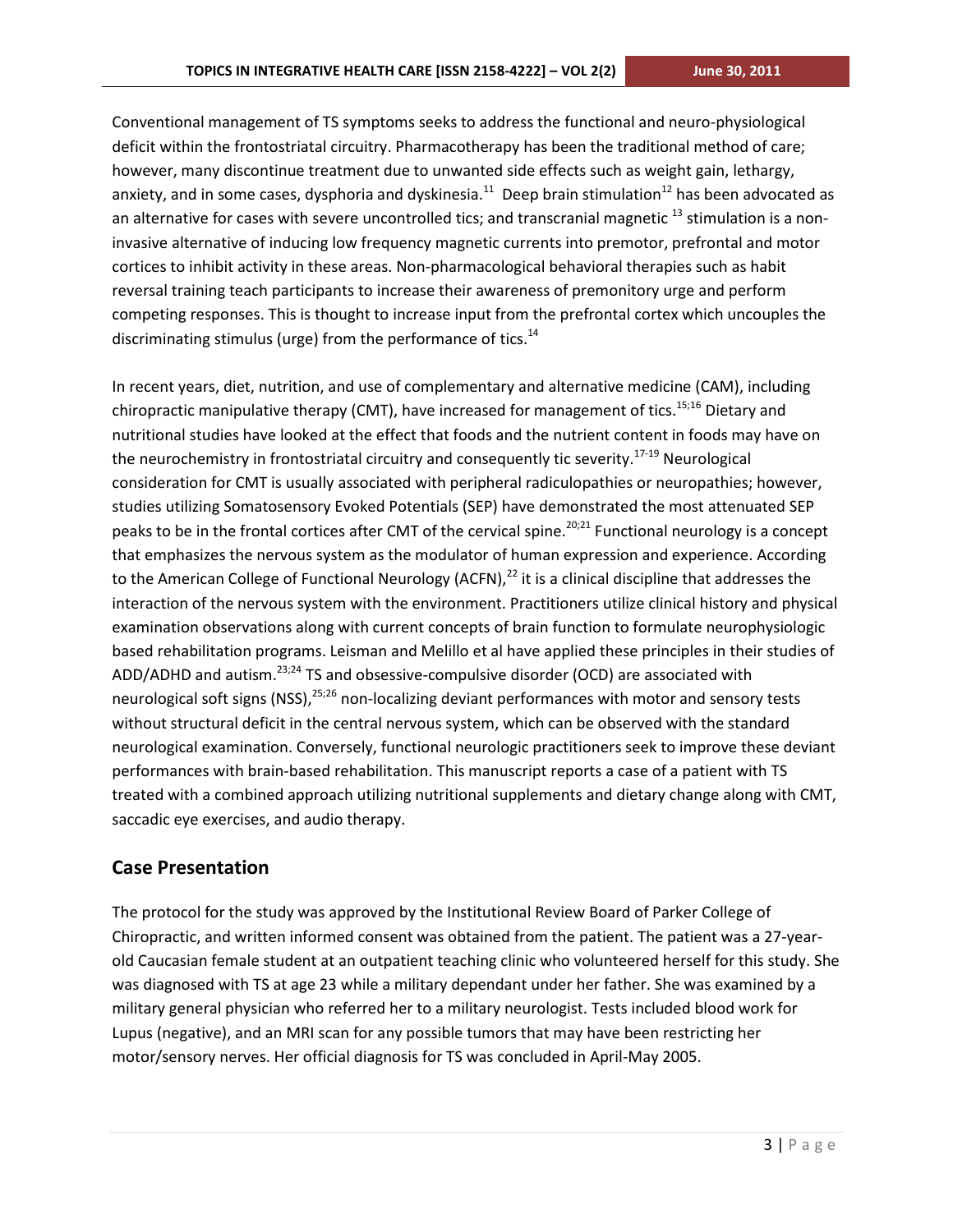Her motor tic complaints center on a noticeable eye blink that can progress to a neck and shoulder shrug and may include the whole upper extremity. Vocal tics include throat clearing, sniffing, and making a short shrill cry described as a squeak. She described her OCD component as touch-based and/or number-based: her socks must fit exactly; she must chew her gum a certain number of times.

A comprehensive physical was performed. The neurological examination included testing appendicular coordination, balance, gait, and saccadic eye movements.<sup>27</sup> A left sway on Romberg testing with a correlating deviation to the left on Tandem Gait, incoordination of the left hand during diadochokinesia testing, and frontal eye field overcompensation to the left during saccade testing indicated NSS of the left cerebellar hemisphere. Throughout the physical examination, the patient exhibited tics of eye blinking that occasionally would include a neck musculature tic. She reported difficulty sleeping, and awakening several times during the night. She stated that her husband confided to her that she talks during sleep. Postural examination revealed a wide-based stance with her feet separated approximately 1.5 ft. Upon observation, she presented with a pronounced anterior head carriage with left rotation and left lateral flexion.

#### **Intervention and outcomes**

The initial study period was four weeks, and the patient continued treatment for an additional three months. Each treatment session consisted of CMT of the axial and appendicular skeleton followed by saccadic eye exercises and audio therapy. Coupled motion adjusting technique was used for manipulation of the cervical spine, thoracic manipulation consisted of prone posterior to anterior thrusting, and lumbar manipulations utilized a side posture pull technique. Appendicular manipulation was rendered to the wrist, elbows, shoulder, and ankles. Wrists manipulations were conducted to include a fast stretch to forearm anterior and/or posterior compartment musculature. For example, when manipulating the scaphoid to include the anterior compartment musculature of the left forearm, a double thumb contact is made to the posterolateral wrist over the scaphoid while the index fingers support the anterior wrist at the base of the hand; the wrist is brought into extension and the whole upper extremity is tractioned inferiorly; the doctor then thrusts the wrist into extension while simultaneously pulling on the base of the hand. Saccadic eye movement exercises were performed with the patient's initial gaze directed to a target in the right frontal eye field and on command, shifting her gaze quickly to a target in the left field starting with one set/6 movements and ending with 2/8. Audio therapy consisted of sounding a 128 Hz. tuning fork to the left ear while the patient occluded the right ear and concentrated on the sound beginning with 1set/10 seconds and ending with 2 sets/10 seconds. A diet free of processed sugars and flours was recommended along with nutritional supplementation of magnesium lactate (210 mg), vitamin B6 (Betacol, 2 mg) and Tuna Omega-3 Oil (300 mg DHA, 60 Mg EPA). All supplements followed manufacturer's recommendations (Standard Process ®, Palmyra, WI) <sup>28</sup>. Primary outcome measures included the Yale Global Tic Severity Scale (YGTSS)<sup>29</sup> to monitor her tic disorder, the Yale-Brown Obsessive Compulsive Scale (Y-BCOS)<sup>30</sup> to monitor her OCD disorder, and Health Status Questionairre-12 (HSQ-12)<sup>31</sup> to measure her overall health status. The YGTSS and the Y-BOCS assign lower scores to greater resistance of tics as an indicator of health, while the HSQ-12 assigns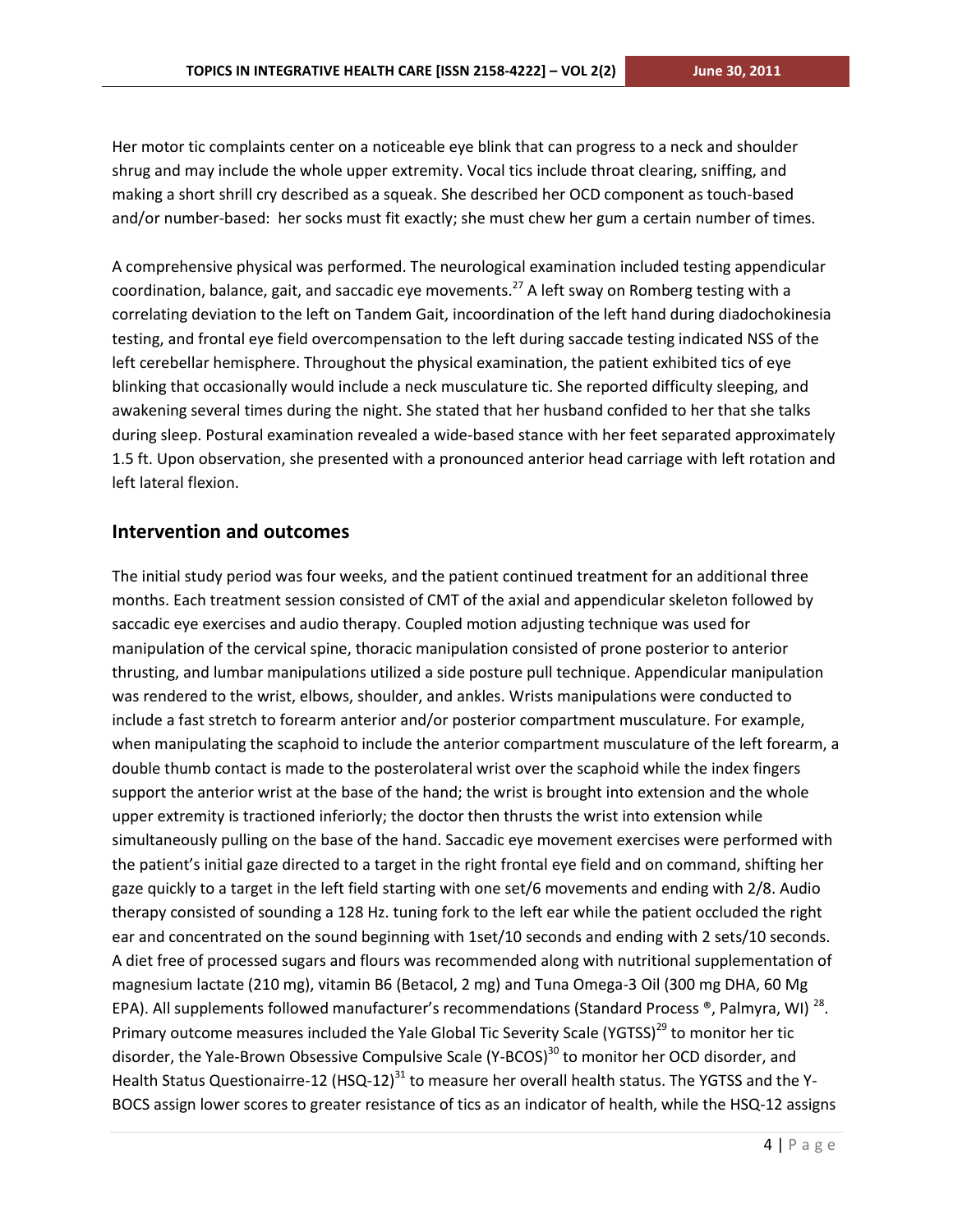higher scores to indicate better health status. Secondary measures included documentation of NSS of appendicular coordination, balance, gait, and saccadic eye movements.

At baseline her YGTSS score was 52, Y-BOCS was 22, and the HSQ-12 was 53. At two weeks, YGTSS score was 22 and the Y-BOCS score was 17. At completion her YGTSS score was 14, the Y-BOCS was 12, and the HSQ-12 was 82.1. At three months followup her YGTSS score was 11, Y-BOCS was 7, and the HSQ-12 was 90.83. **(Figure 2)** 

#### **Figure 2**

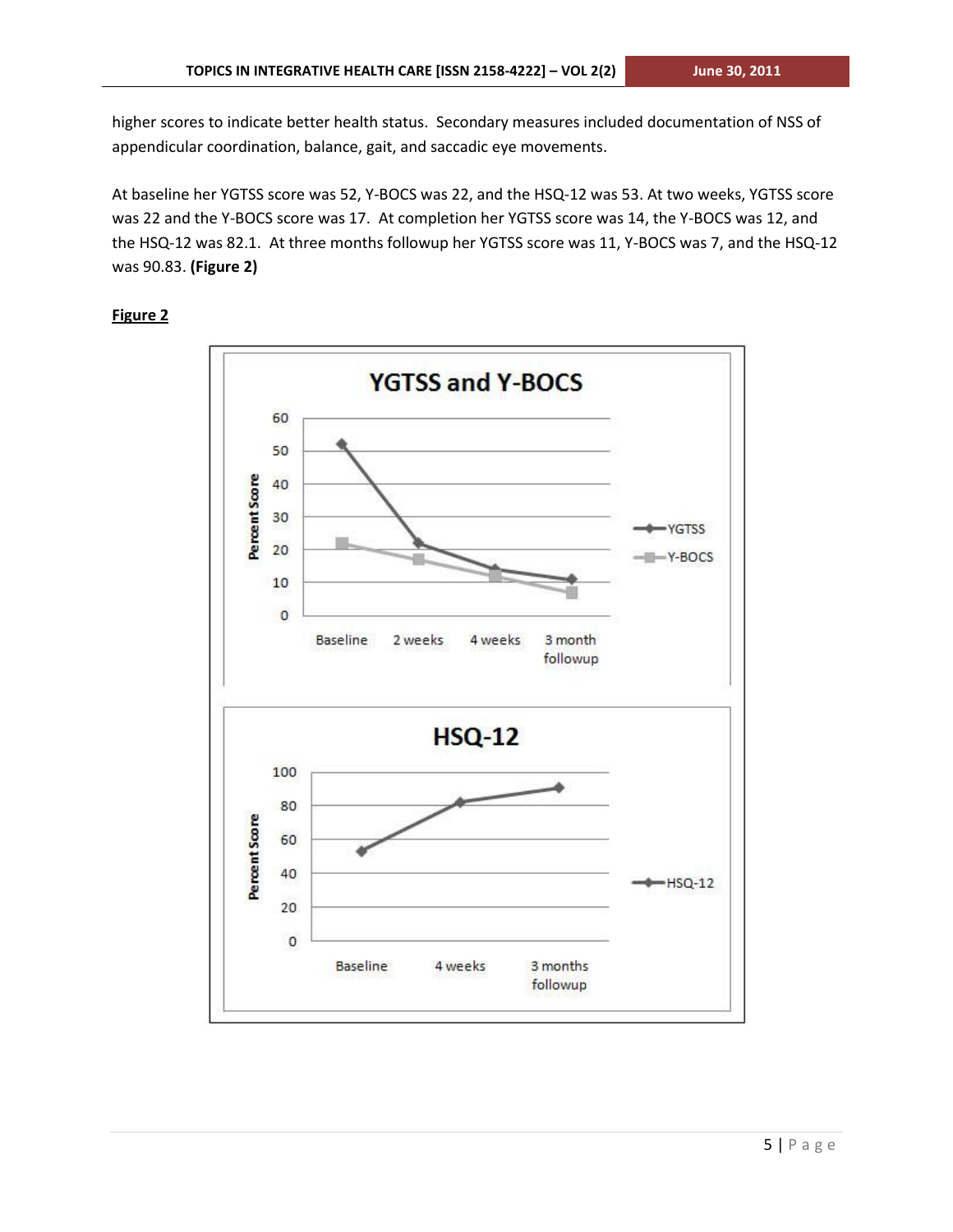After the initial treatment, the patient stated she felt an immediate reduction in the intensity of her tics and slept uninterrupted for 8 hours that night, and that the reduction continued the following day. After two weeks, she reported a reduction in tic response to stressful situations and compulsions. She reported more restful sleep, and her husband also noted that she had not been talking in her sleep or awakening during the night. Her coordination with diadochokinesis testing appeared symmetrical at pretreatment evaluations, and she was able to perform tandem gait for approximately 4 steps before a loss of balance. At four weeks, she continued to report restful sleep and a decrease in her compulsions. Her tic was not prominent during her final evaluation, and she stated that she was not aware of them during activities of daily living. Her stance had narrowed to approximately 1.5 inches in width, and she was able to perform tandem gait with no sway and increased speed with eyes closed. Upon observation, her coordination with respect to diadochokinesia appeared symmetrical in all positions and she no longer overcompensated to the left during saccade examination. Additionally, her head position was neutrally positioned with respect to her body.

### **DISCUSSION**

Many adults are aware of their premonitory urges and can be taught to inhibit tics or change the tic through utilizing competing motor responses made in response to the premonitory urge. Increasing the input from the prefrontal cortex may be possible to alter the functional association of premonitory urge and tic expression.<sup>14</sup> The basal ganglia and the cerebellum **(Figure 3)** are the major subcortical nuclei that control multiple aspects of behavior through interactions with each other and with the cerebral cortex.<sup>32</sup> Recent studies have indicated that their output fibers reach cortical areas involved in higher executive function. Their interconnection means that dysfunction in one structure can be propagated to the other.<sup>33</sup> Input to the cerebellum includes most areas of the cerebral cortex, sensory modalities, including the vestibular, visual, auditory, and somatosensory systems, brainstem nuclei, and the spinal cord.<sup>27</sup> The cerebellum is also endowed with a high degree of plasticity. Cellular blockade and ablation studies show that the cerebellar circuitry has a remarkably structural plastic potential not only following damage, but also to maintain its normal architecture under the influence of activity.<sup>34</sup> The high degree of cerebellar baseline activity keeps the firing rates of their neurons in the middle of their dynamic range because these rates can be increased by synaptic excitation and decreased by synaptic inhibition.<sup>35</sup> Since plasticity is synaptic-specific, $36$  the premise for the treatment protocol was to provide input to the frontal cortices directly and indirectly through the cerebellum by somatosensory, visual, and auditory stimulation. Axial manipulation was performed to stimulate the midline cerebellar nuclei responsible for balance and gait, and is plausible for the narrowing of the patient's wide-based stance. Appendicular manipulation was performed to stimulate the lateral cerebellar nuclei, which was manifested in improved coordination with diadochokinesia testing. Saccadic eye movements are shifts in the direction of gaze that rapidly and accurately aim the fovea at the target of interest. They supply the brain with a series of still pictures until the desired object is located and are under voluntary control. Adaptation of saccadic amplitude or direction occurs gradually and is thought to represent a true motor plasticity.<sup>37</sup> Although no objective measurements for saccadic overcompensation were performed, subjective improvement was observed. Auditory attention can be directed selectively to a variety of features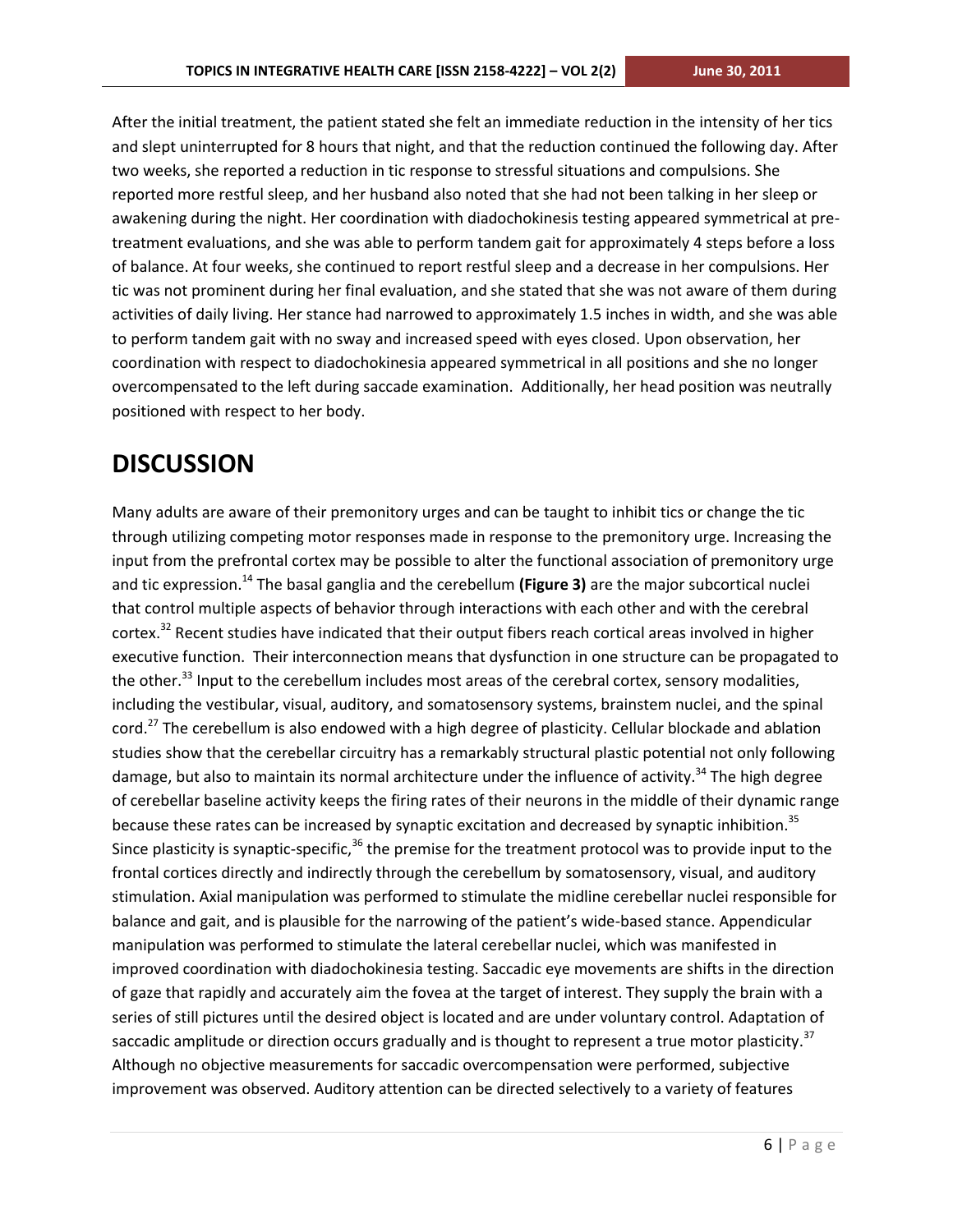including spatial location, auditory pitch, frequency or intensity.<sup>38</sup> The 128 Hz tuning fork was chosen out of convenience; however, the focus of the therapy was to place attention on the pitch in order to create a competing stimulus to rival premonitory urge.

#### **Figure 3**



Diets free of low-nutrient, high-energy dense foods have been advocated as primary prevention of cardiovascular disease and mental illness.<sup>18</sup> Deficiencies in magnesium and vitamin B6 have been specifically implicated in Tourette's patients. Magnesium deficiency produces neuronal hyperexcitability; there may be heightened anxiety and orofacial dyskinesia, an increased release of dopamine, and greater modulation of serotonin receptors. Magnesium deficiency also reduces the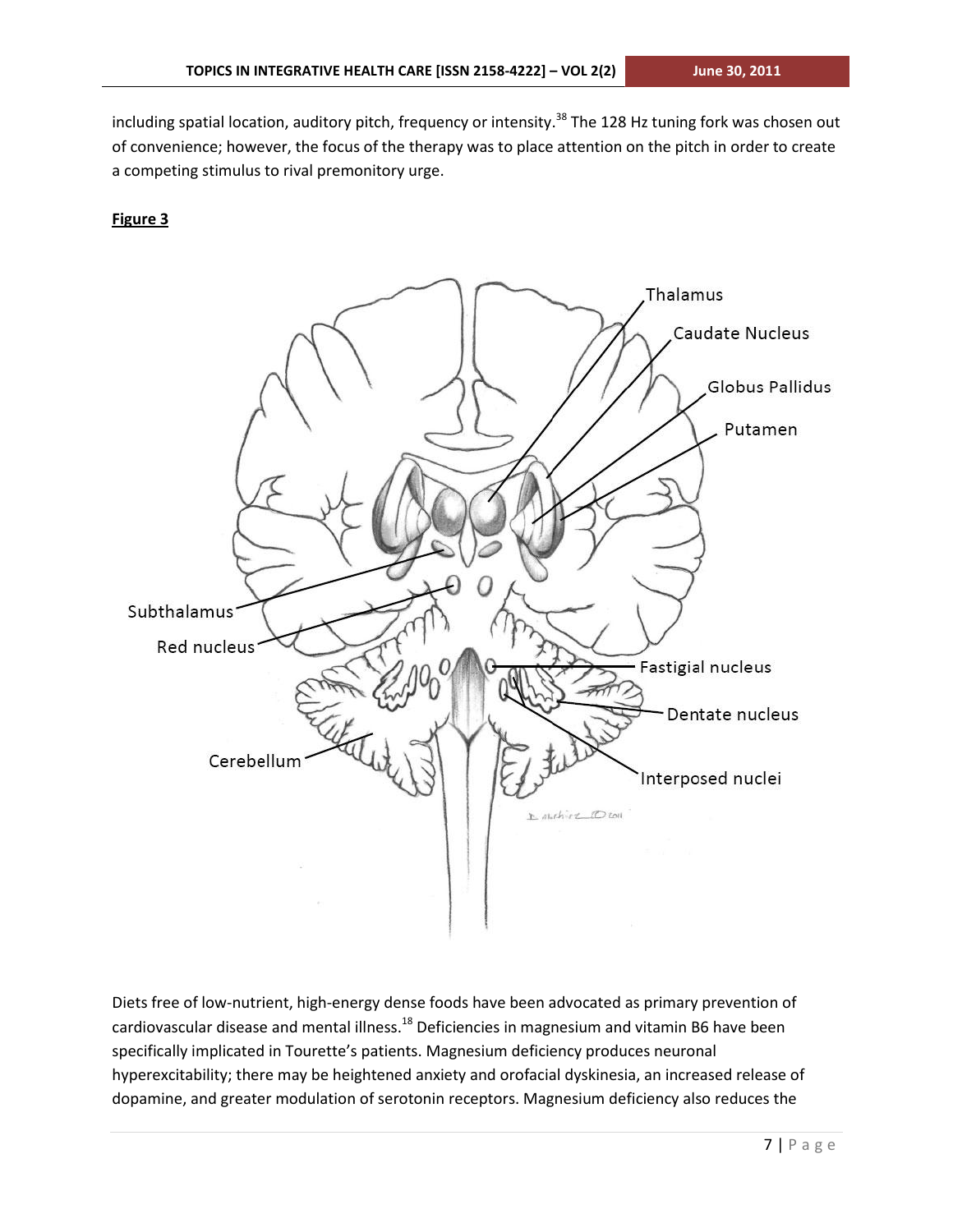activity of vitamin B6, which has been related to spasmodic movements and hyperirritability.<sup>39</sup> [Docosahexaenoic Acid](http://en.wikipedia.org/wiki/Docosahexaenoic_acid) (DHA), along with Arachidonic Acid (AA) can be broken down to play an important role in neural function including sleep induction, long term potentiation, spatial learning and synaptic plasticity, resolution of inflammation and anti-inflammatory and neuroprotective activity. <sup>40</sup>

Natural history cannot be disregarded in this case. Spontaneous remission of symptoms is common among TS patients, such that there are bouts followed by periods of tic-free behavior.<sup>1</sup> It may be the case that treatment was begun at the end of a waxing period whereby the patient's condition would have improved without the intervention. Many TS patients are able to suppress tics temporarily, but often at the expense of concentration and exhaustion.<sup>41</sup> A final consideration is the Hawthorn or placebo effect.<sup>42</sup> The positive expectancy of treatment effect could be considered high for this patient. Yet, this may seem to explain only the short term results as much of the attention had diminished after the initial study period.

## **CONCLUSION**

The patient's clinical picture indicated marked improvement in her symptoms. The clinical results documented in this report suggest that a multimodal approach of diet, manipulation, and functional neurologic exercises may help in the management of Tourette syndrome symptoms, although natural history cannot be disregarded. Limitations include a single subject and outcome measures that are predicated on the skill of the clinician and the accuracy in detail of the patient. A controlled study that includes a naïve population with an appropriate sample size, a controlled environment, and technology that can document objective changes in neurological function is warranted.

#### **References**

1. Leckman JF. Phenomenology of tics and natural history of tic disorders. *Brain Dev* 2003;25 Suppl 1:S24-S28.

2. Peterson BS, Thomas P, Kane M J, Scahill L, Zhang H, Bronen R, King R A, Leckman J F, Staib L. Basal Ganglia volumes in patients with Gilles de la Tourette syndrome. *Arch Gen Psychiatry* 2003;60:415-424.

3. Kataoka Y, Kalanithi P S, Grantz H, Schwartz M L, Saper C, Leckman J F, Vaccarino F M. Decreased number of parvalbumin and cholinergic interneurons in the striatum of individuals with Tourette syndrome. *J Comp Neurol* 2010;518:277-291.

4. Peterson BS, Staib L, Scahill L, Zhang H, Anderson C, Leckman J F, Cohen D J, Gore J C, Albert J, Webster R. Regional brain and ventricular volumes in Tourette syndrome. *Arch Gen Psychiatry* 2001;58:427-440.

5. Peterson BS, Skudlarski P, Anderson A W, Zhang H, Gatenby J C, Lacadie C M, Leckman J F, Gore J C. A functional magnetic resonance imaging study of tic suppression in Tourette syndrome. *Arch Gen Psychiatry* 1998;55:326-333.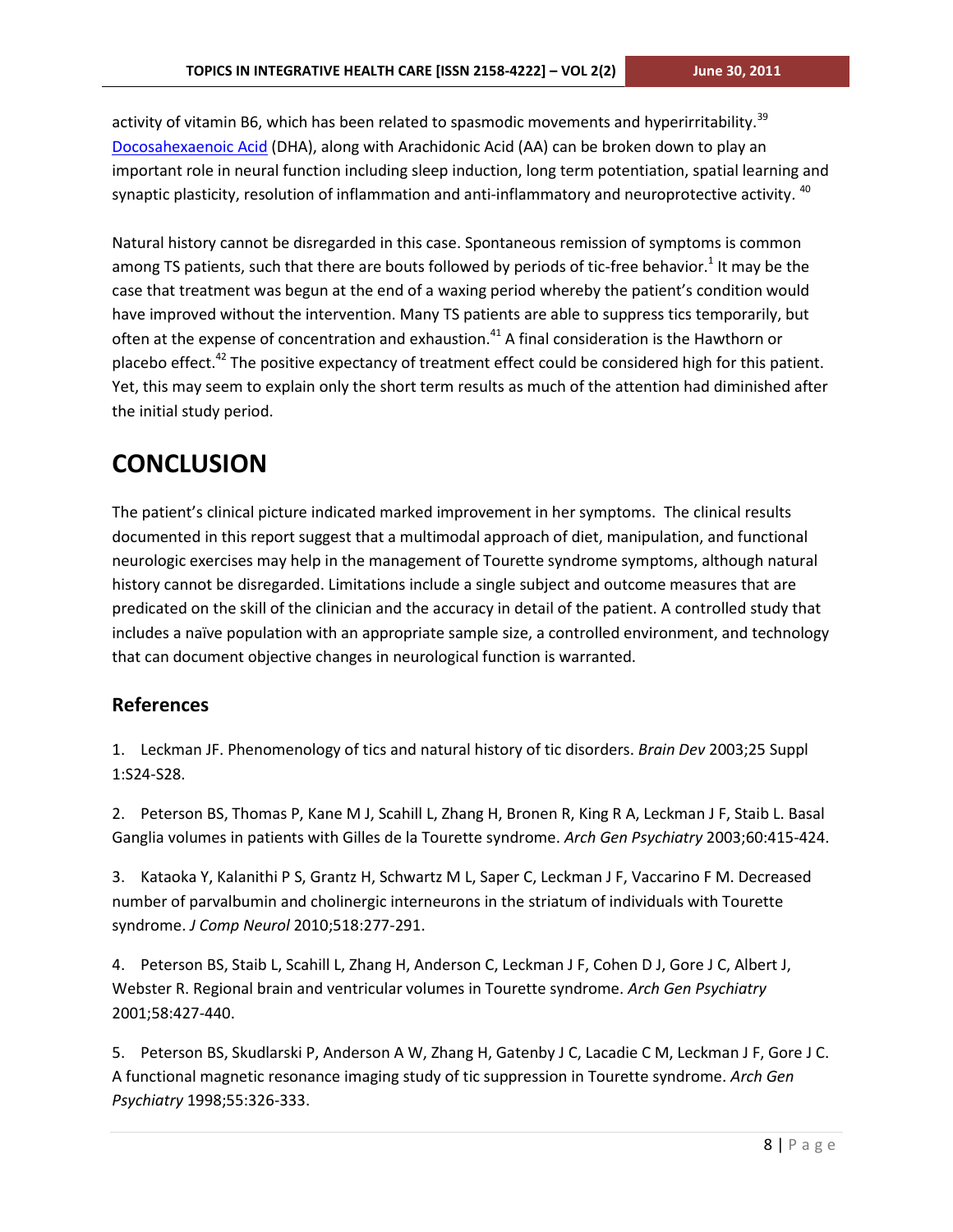6. Plessen KJ, Lundervold A, Gruner R, Hammar A, Lundervold A, Peterson B S, Hugdahl K. Functional brain asymmetry, attentional modulation, and interhemispheric transfer in boys with Tourette syndrome. *Neuropsychologia* 2007;45:767-774.

7. Plessen KJ, Lundervold A, Gruner R, Hammar A, Lundervold A, Peterson B S, Hugdahl K. Functional brain asymmetry, attentional modulation, and interhemispheric transfer in boys with Tourette syndrome. *Neuropsychologia* 2007;45:767-774.

8. Marsh R, Zhu H, Wang Z, Skudlarski P, Peterson B S. A developmental fMRI study of self-regulatory control in Tourette's syndrome. *Am J Psychiatry* 2007;164:955-966.

9. Plessen KJ, Wentzel-Larsen T, Hugdahl K, Feineigle P, Klein J, Staib L H, Leckman J F, Bansal R, Peterson B S. Altered interhemispheric connectivity in individuals with Tourette's disorder. *Am J Psychiatry* 2004;161:2028-2037.

10. Raz A, Zhu H, Yu S, Bansal R, Wang Z, Alexander G M, Royal J, Peterson B S. Neural substrates of self-regulatory control in children and adults with Tourette syndrome. *Can J Psychiatry* 2009;54:579-588.

11. Srour M, Lesperance P, Richer F, Chouinard S. Psychopharmacology of tic disorders. *J Can Acad Child Adolesc Psychiatry* 2008;17:150-159.

12. Welter ML, Mallet L, Houeto J L, Karachi C, Czernecki V, Cornu P, Navarro S, Pidoux B, Dormont D, Bardinet E, Yelnik J, Damier P, Agid Y. Internal pallidal and thalamic stimulation in patients with Tourette syndrome. *Arch Neurol* 2008;65:952-957.

13. Orth M. Transcranial magnetic stimulation in Gilles de la Tourette syndrome. *J Psychosom Res* 2009;67:591-598.

14. Leckman JF, Vaccarino F M, Kalanithi P S, Rothenberger A. Annotation: Tourette syndrome: a relentless drumbeat--driven by misguided brain oscillations. *J Child Psychol Psychiatry* 2006;47:537-550.

15. Mantel BJ, Meyers A, Tran Q Y, Rogers S, Jacobson J S. Nutritional supplements and complementary/alternative medicine in Tourette syndrome. *J Child Adolesc Psychopharmacol* 2004;14:582-589.

16. Kompoliti K, Fan W, Leurgans S. Complementary and alternative medicine use in Gilles de la Tourette syndrome. *Mov Disord* 2009;24:2015-2019.

17. Muller-Vahl KR, Buddensiek N, Geomelas M, Emrich H M. The influence of different food and drink on tics in Tourette syndrome. *Acta Paediatr* 2008;97:442-446.

18. Robson AA. Preventing diet induced disease: bioavailable nutrient-rich, low-energy-dense diets. *Nutr Health* 2009;20:135-166.

19. Lakhan SE, Vieira K F. Nutritional therapies for mental disorders. *Nutr J* 2008;7:2.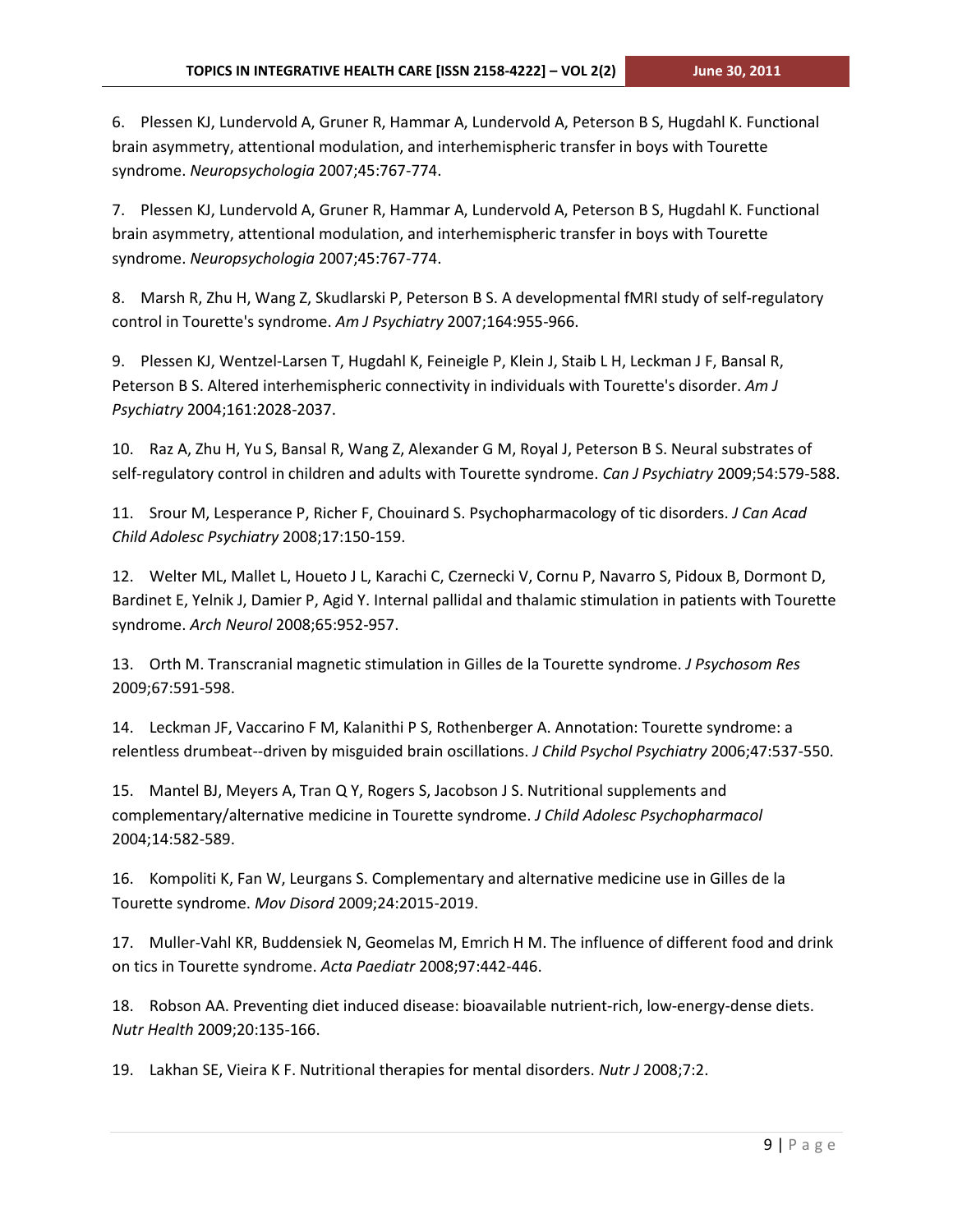20. Haavik-Taylor H, Murphy B. Cervical spine manipulation alters sensorimotor integration: a somatosensory evoked potential study. *Clin Neurophysiol* 2007;118:391-402.

21. Taylor HH, Murphy B. Altered central integration of dual somatosensory input after cervical spine manipulation. *J Manipulative Physiol Ther* 2010;33:178-188.

22. American College of Functional Neurology. http://www.acfnsite.org/ . 2009. Ref Type: Electronic Citation

23. Leisman G, Melillo R, Thum S, Ransom M A, Orlando M, Tice C, Carrick F R. The effect of hemisphere specific remediation strategies on the academic performance outcome of children with ADD/ADHD. *Int J Adolesc Med Health* 2010;22:275-283.

24. Melillo R, Leisman G. Autistic spectrum disorders as functional disconnection syndrome. *Rev Neurosci* 2009;20:111-131.

25. Semerci ZB. Neurological soft signs and EEG findings in children and adolescents with Gilles de la Tourette syndrome. *Turk J Pediatr* 2000;42:53-55.

26. Hollander E, Kaplan A, Schmeidler J, Yang H, Li D, Koran L M, Barbato L M. Neurological soft signs as predictors of treatment response to selective serotonin reuptake inhibitors in obsessive-compulsive disorder. *J Neuropsychiatry Clin Neurosci* 2005;17:472-477.

27. Blumenfeld H. The neurologic exam as a lesson in neuroanatomy. *Neuroanatomy through Clinical Cases.* Sunderland, MA: Sinauer Associates, Inc, 2002.

28. Standard Process Catalog. www.standardprocess.com . 2009.

29. Storch EA, Murphy T K, Geffken G R, Sajid M, Allen P, Roberti J W, Goodman W K. Reliability and validity of the Yale Global Tic Severity Scale. *Psychol Assess* 2005;17:486-491.

30. Scahill L, Riddle M A, Swiggin-Hardin M, Ort S I, King R A, Goodman W K, Cicchetti D, Leckman J F. Children's Yale-Brown Obsessive Compulsive Scale: reliability and validity. *J Am Acad Child Adolesc Psychiatry* 1997;36:844-852.

31. Barry TL, Kaiser K L, Atwood J R. Reliability, validity, and scoring of the Health Status Questionnaire-12 version 2.0. *J Nurs Meas* 2007;15:24-35.

32. Middleton FA, Strick P L. Basal ganglia and cerebellar loops: motor and cognitive circuits. *Brain Res Brain Res Rev* 2000;31:236-250.

33. Bostan AC, Strick P L. The cerebellum and basal ganglia are interconnected. *Neuropsychol Rev* 2010;20:261-270.

34. Cesa R, Strata P. Activity-dependent axonal and synaptic plasticity in the cerebellum. *Psychoneuroendocrinology* 2007;32 Suppl 1:S31-S35.